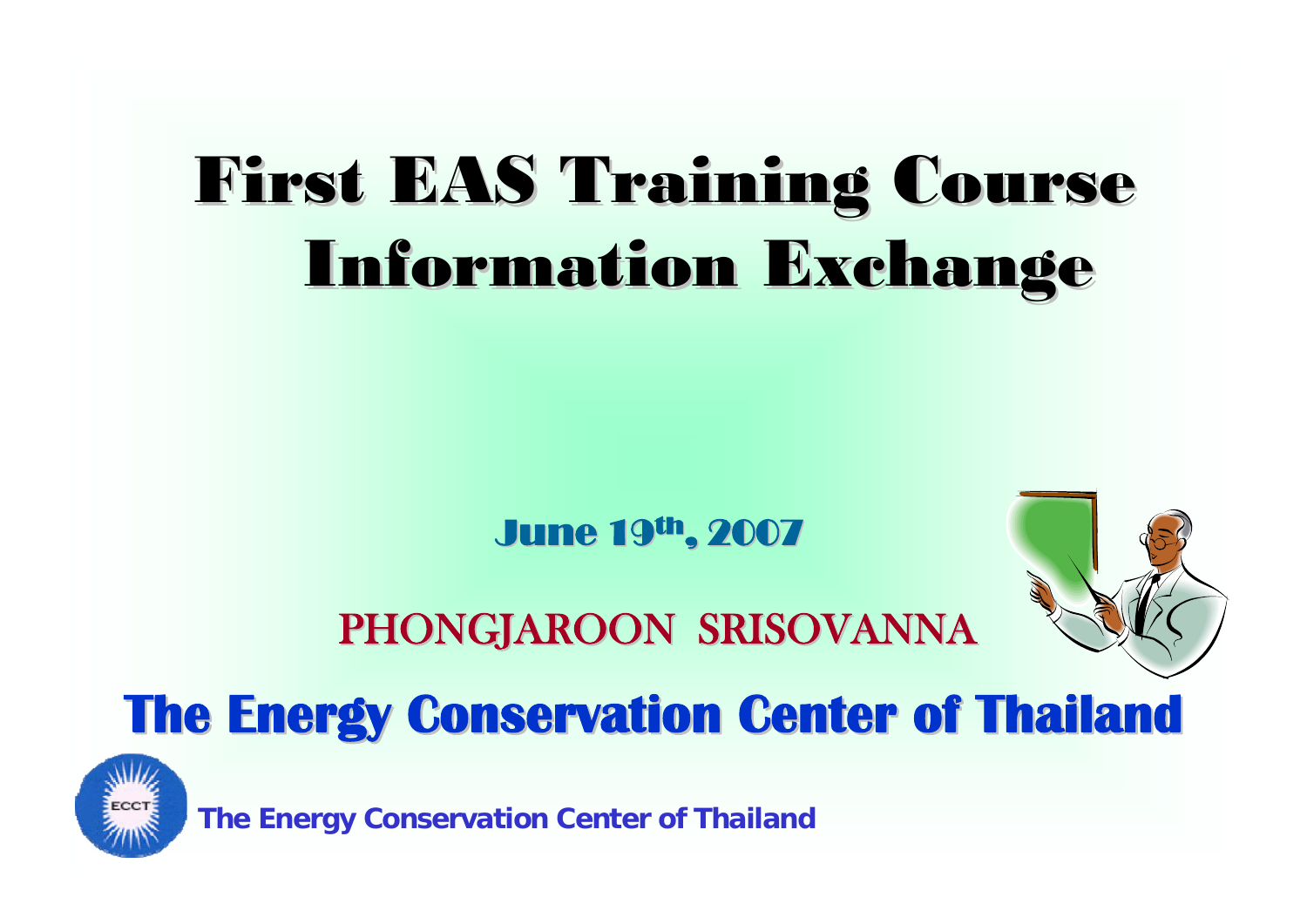### **Contents**

- 1. Background
- 2. Objective
- **3. Activities**
- **4. International Cooperation**

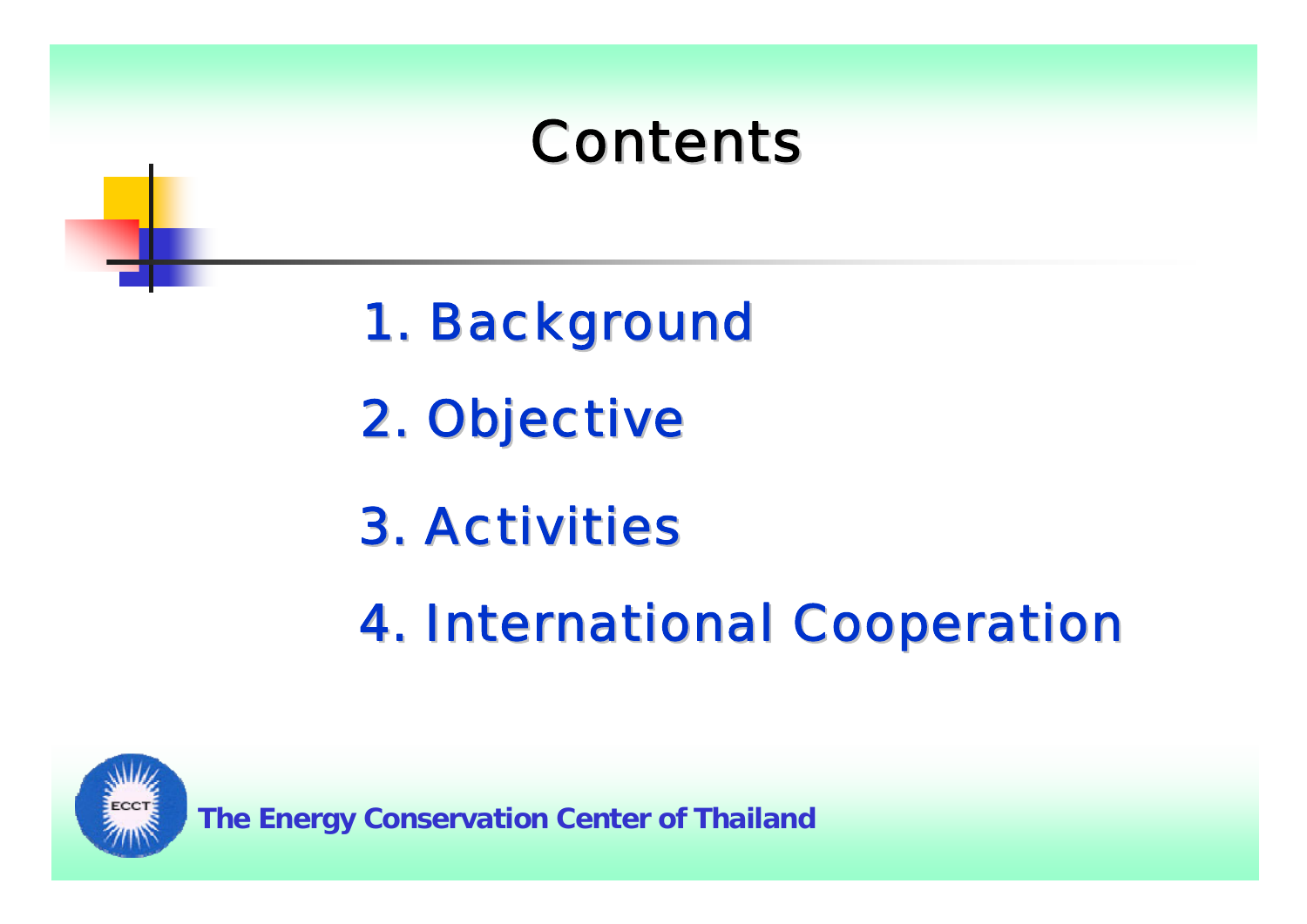## **Background**

- Ecct was established by approval of the Ecct was established by approval of the **Cabinet**
- started to operate August 30, 1985
- under Co.Supervised by DEDE and FTI

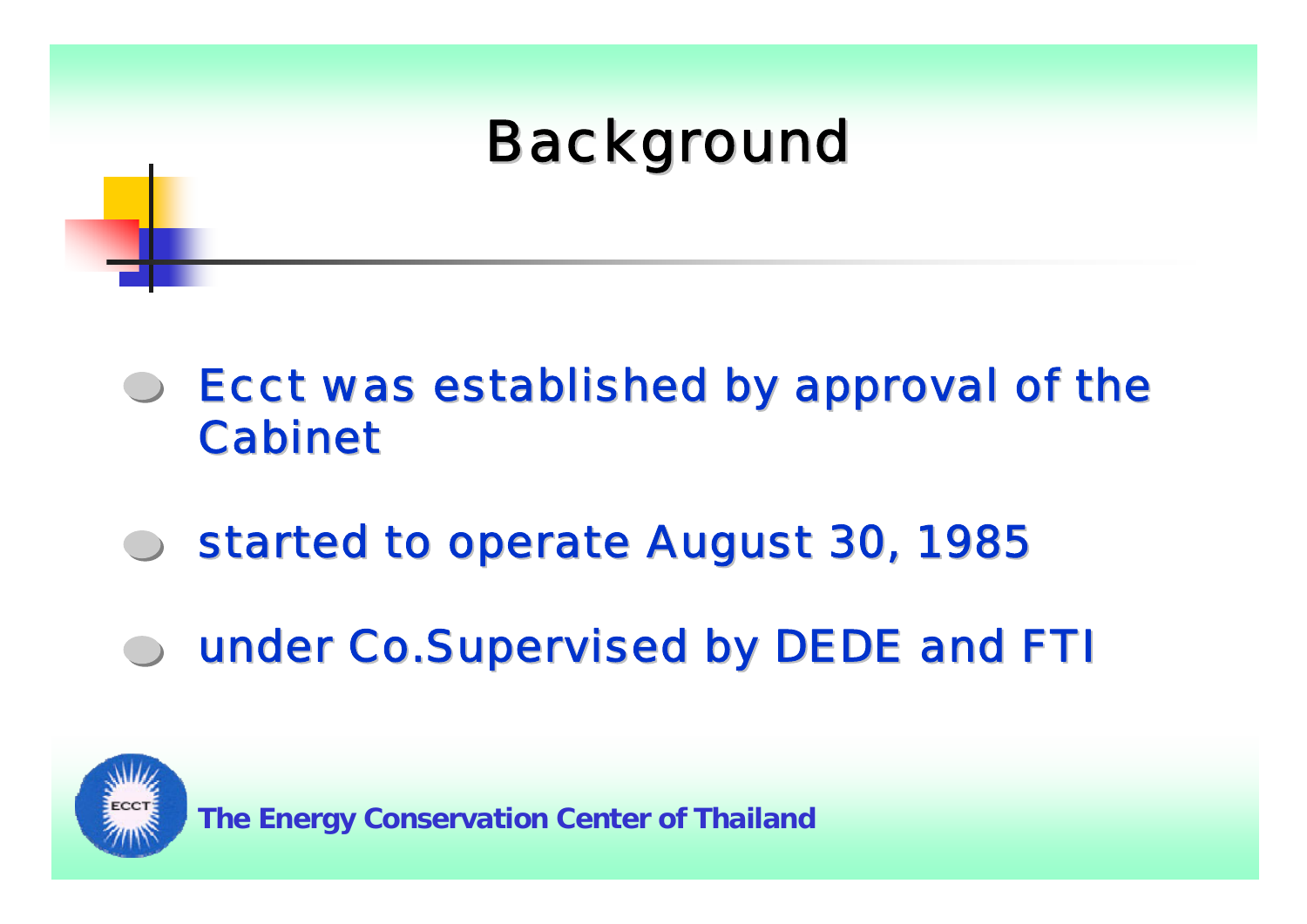## **Objective**

- Respond to the National energy conservation Policy
- Disseminate, promote and provide tecnology Information and advisory services to private sectors
- **Create awareness in ENCON**
- Serve as a technical information center of new **Energy technology**
- Co ordinate between the public and private sectors concerned for promotion in ENCON

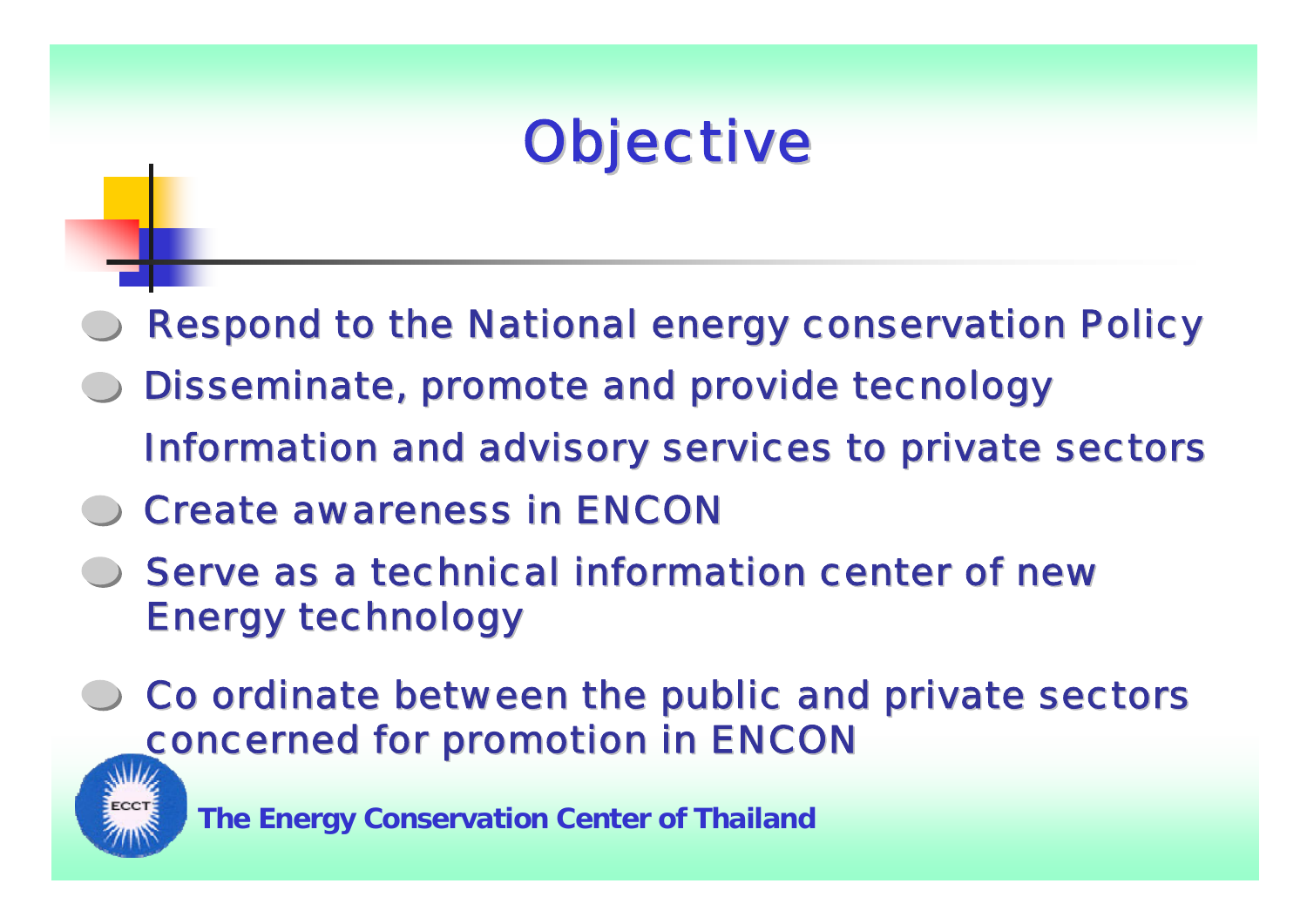## **Activities 1**

### **Engineering Services :**

- Energy Audit Compulsory Program for desinated Energy Audit Compulsory Program for desinated Factories (Preliminaries Audit, Detailed Audit and **Target and Plan Audit)**
- Energy Audit Voluntary Program for SME factories
- Air Compressor Efficiency Improvement Air Compressor Efficiency Improvement
- **Load Management**
- **Boiler Tuning**
- **Ceramic Kiln Efficiency Monitoring** Engineering Consultant Engineering Consultant

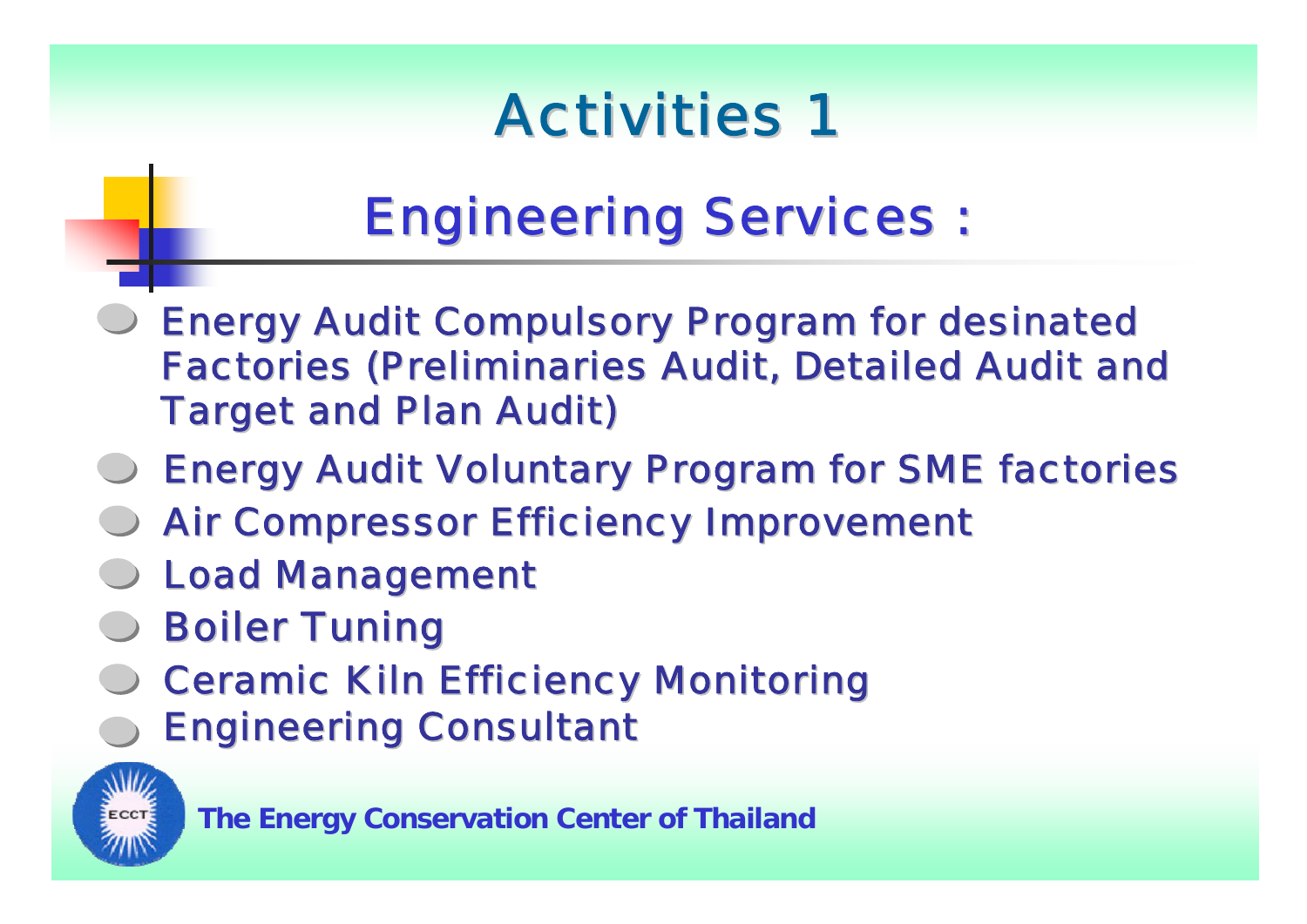

### **Technical Services :**

- **Feasibility Study Cogeneration in Textile Industry**
- Develop The EC manual for Food and Textile Industry (Successful case) (Successful case)
- Database for supporting the SME's manufacturers of Renewable Energy equipment

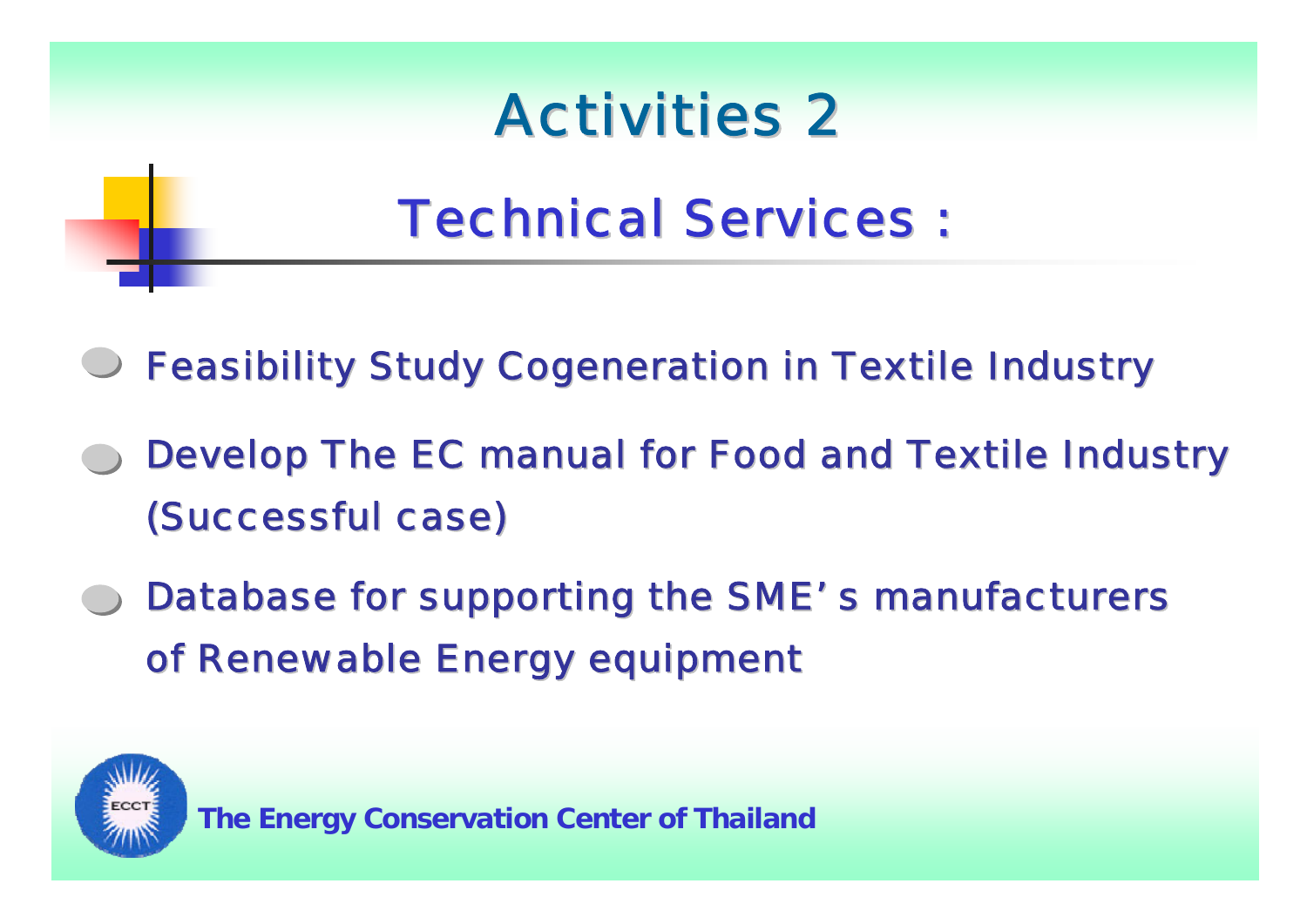### **Activities 3**

## **Training and Promotion on ENCON :**

- **Free Energy Training Program Sponsored by** Government (DEDE) Government (DEDE)
- **In house Training**
- **Public Seminars/ Conferences**
- **Study Tour**
- Disseminate ENCON posters, stickers, **ENCON saving manuals newsletter, VCD etc.**

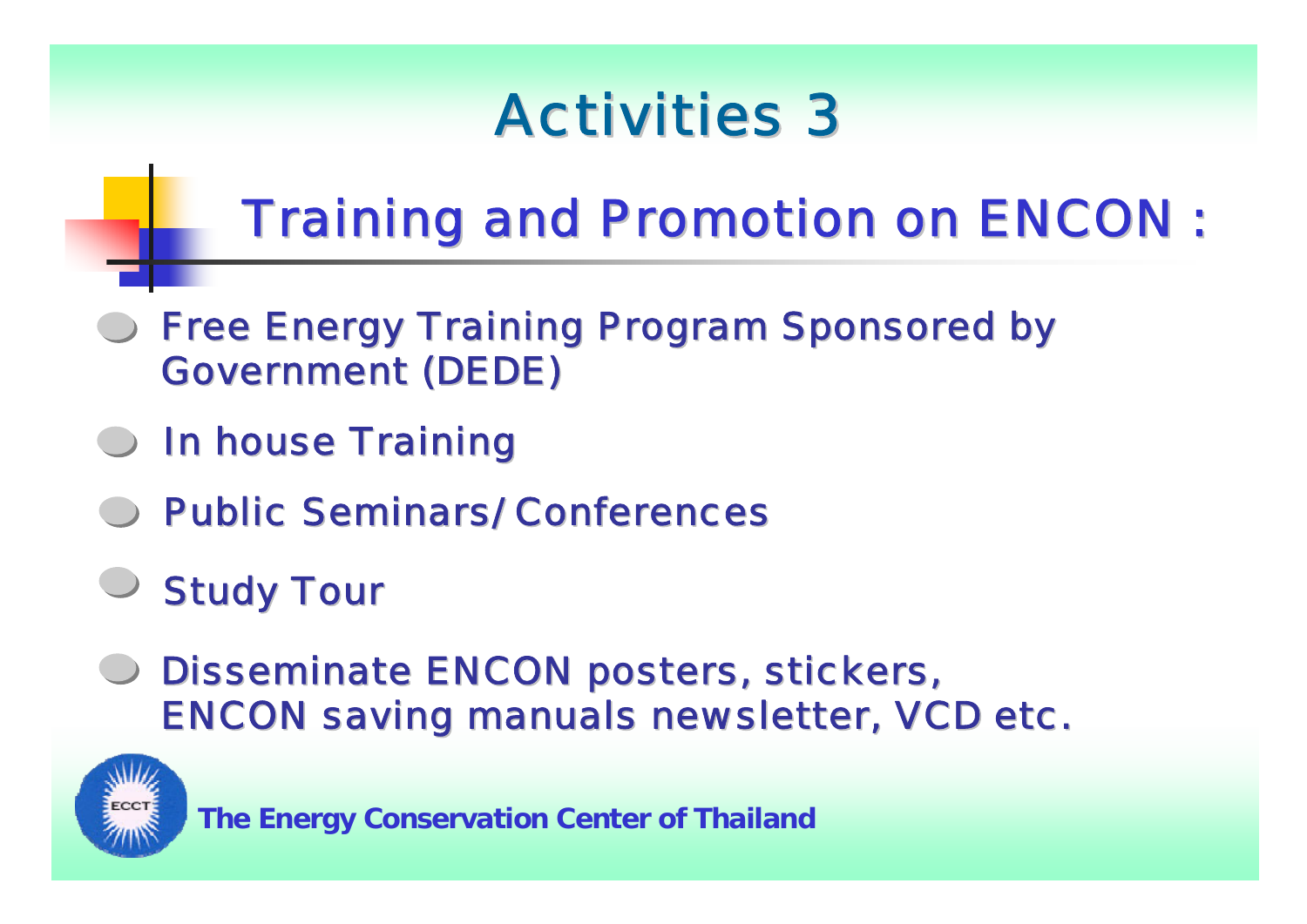

- 1. JICA/ ECCJ Thailand Energy Conservation 1. JICA/ ECCJ Thailand Energy Conservation The Practical Energy Management Training Center
- 2. Development of Handbooks for Thai 2. Development of Handbooks for Thai **Industries (ECCT/ ECCJ)** TEM = Total Energy Management

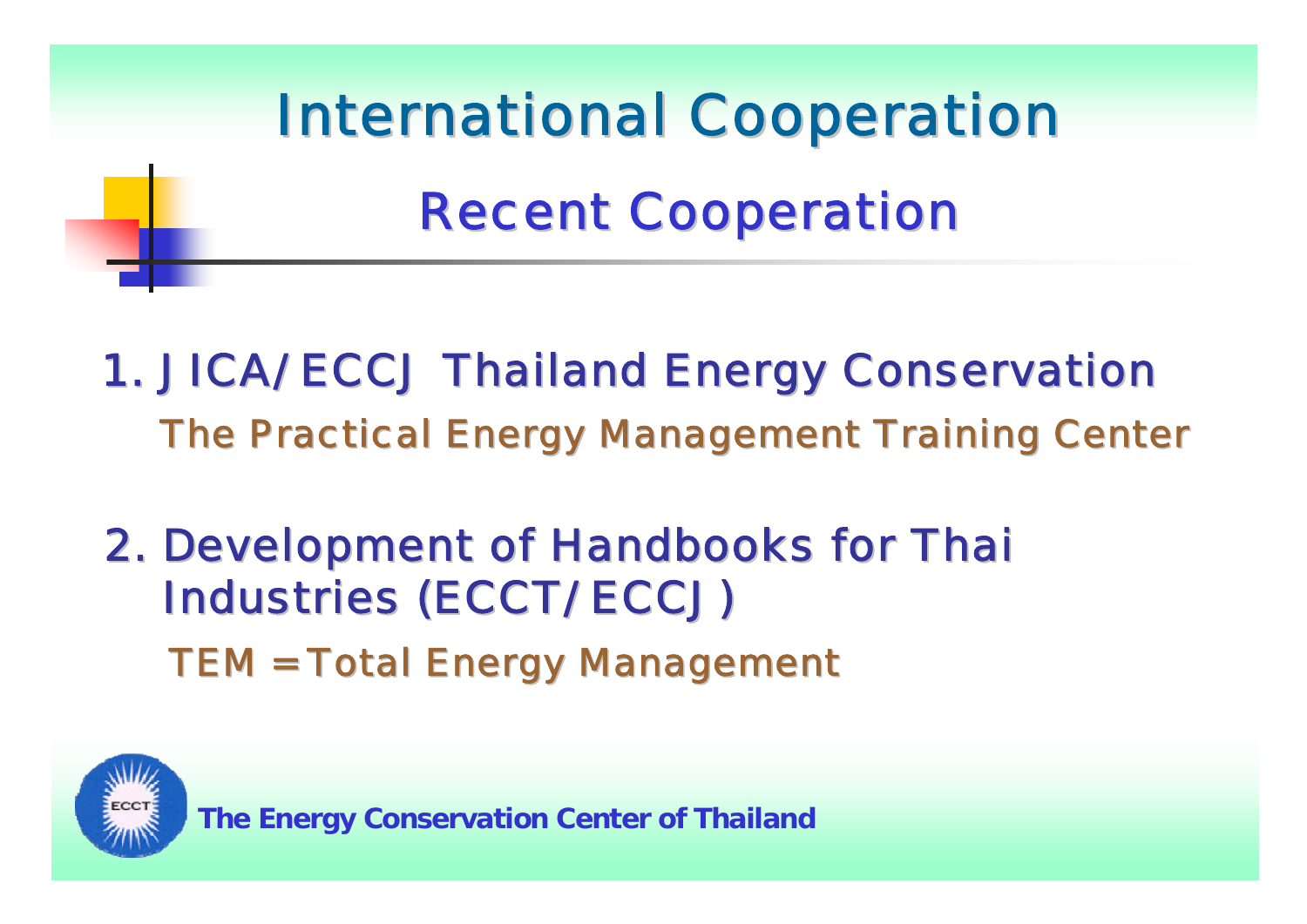

#### 3. ASEAN PROMEEC (Promotion for 3. ASEAN PROMEEC (Promotion for Energy Efficiency and Conservation) Energy Efficiency and Conservation)

#### 4. Pilot Project For IS-VRV System

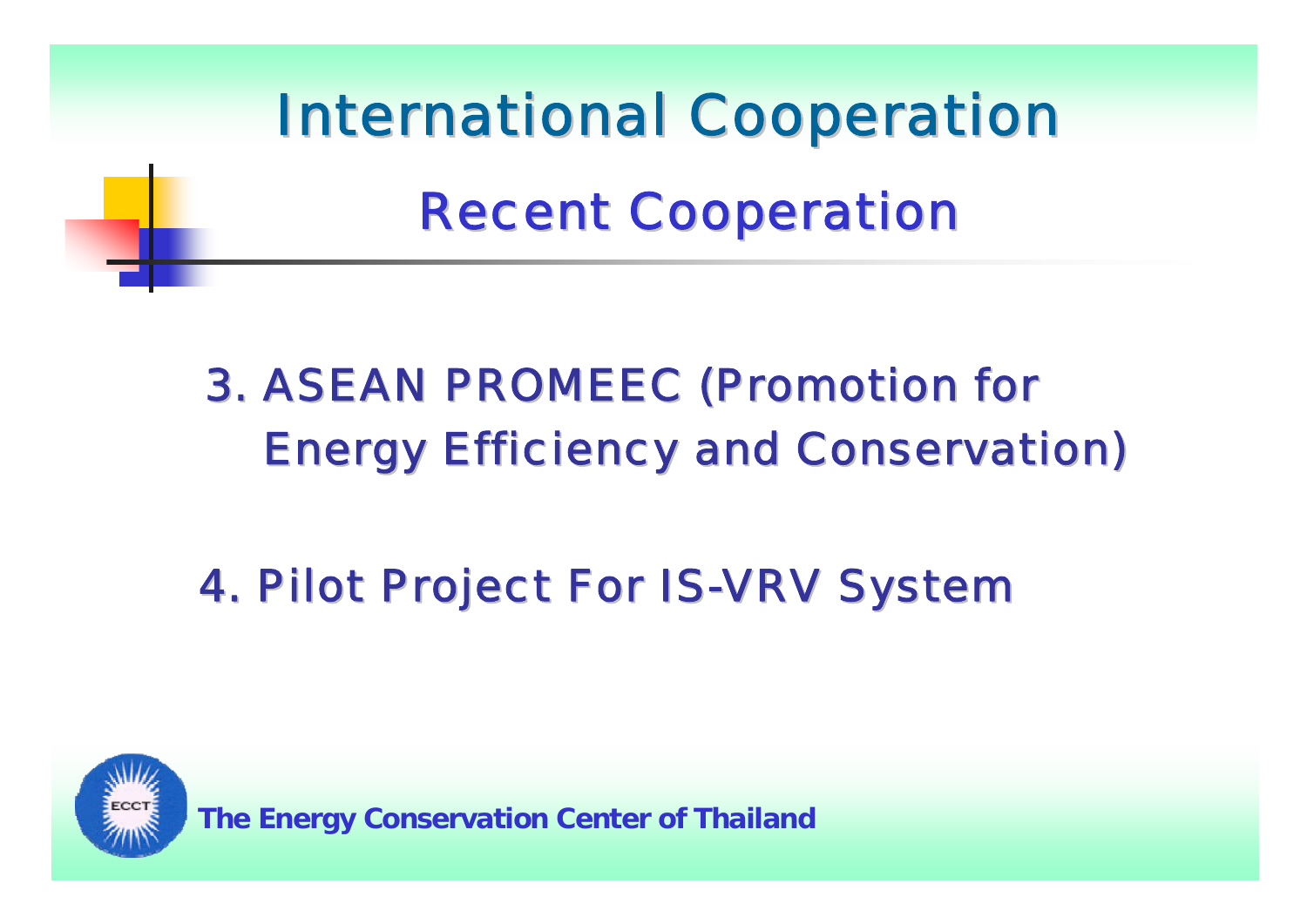

#### 5. Asian Productivity Organization (APO) 5. Asian Productivity Organization (APO)

a. Participated the Web based Training on Energy Efficiency

b. Attended the Study Meeting on Clean Development Mechanism in Taipei (TAIWAN) Development Mechanism in Taipei (TAIWAN)

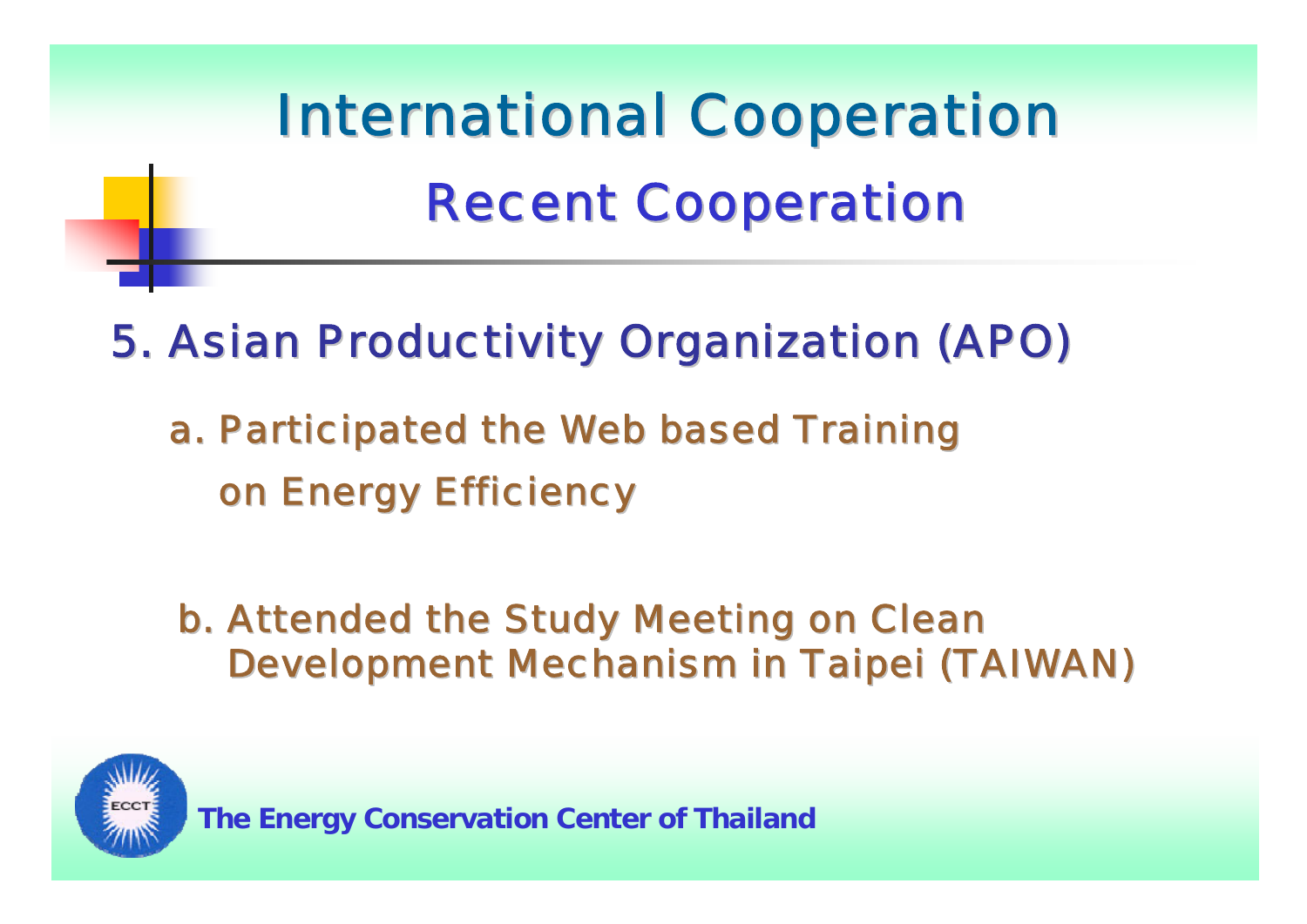

#### 6. Jetro (Bangkok) assigned ECCT to survey 6. Jetro (Bangkok) assigned ECCT to survey on Present Situation of the Oil Refining and Distribution Sectors and Distribution Sectors

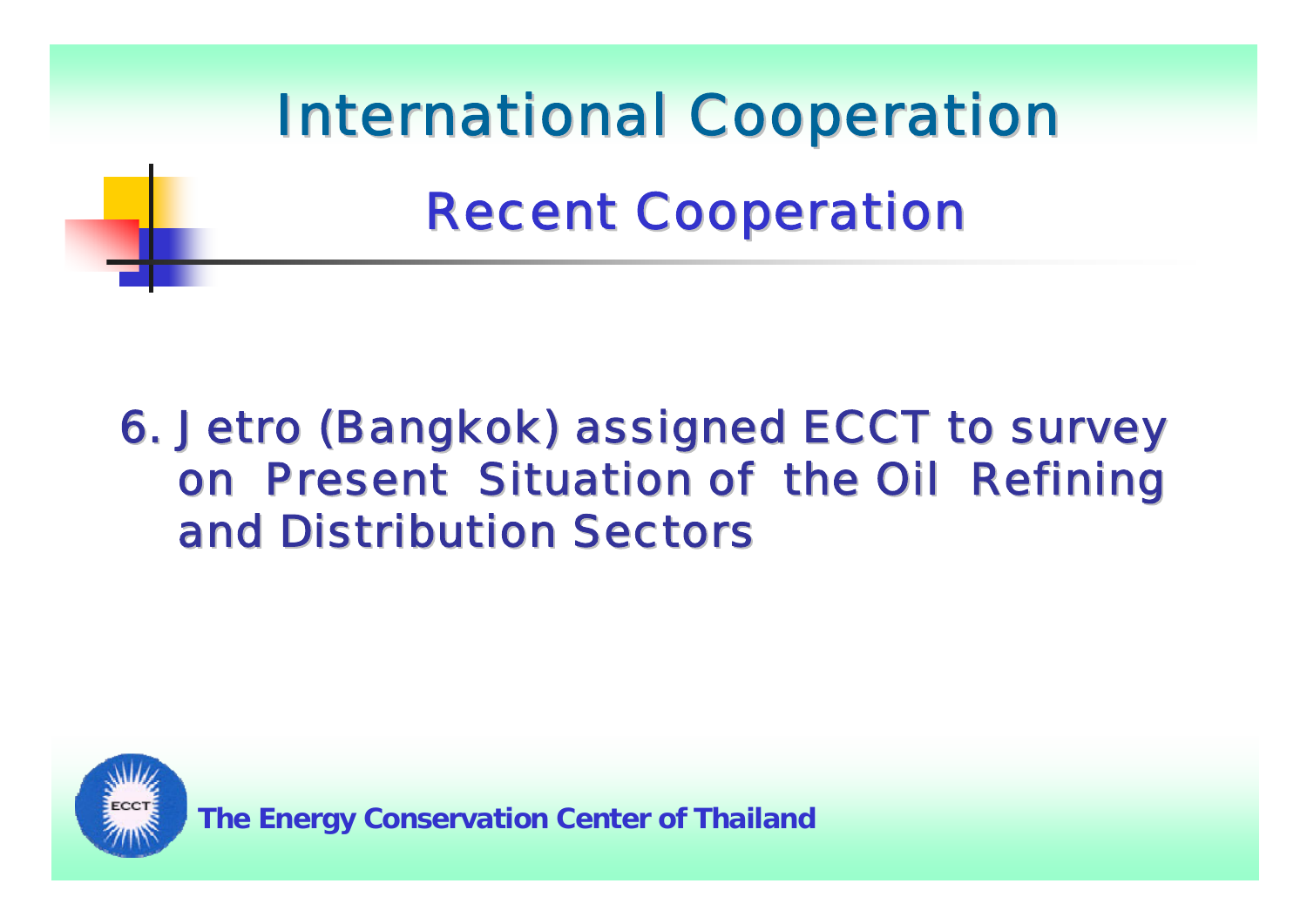

7. Attended The Establishment of sustainable system for practical Energy Efficiency and **Conservation Promotion Thailand Industries** by the Federation of Thailand (FTI) by the Federation of Thailand (FTI) supported by JETRO

This Project is one of the result from Japan - Thailand **Economic Partnership Agreement**